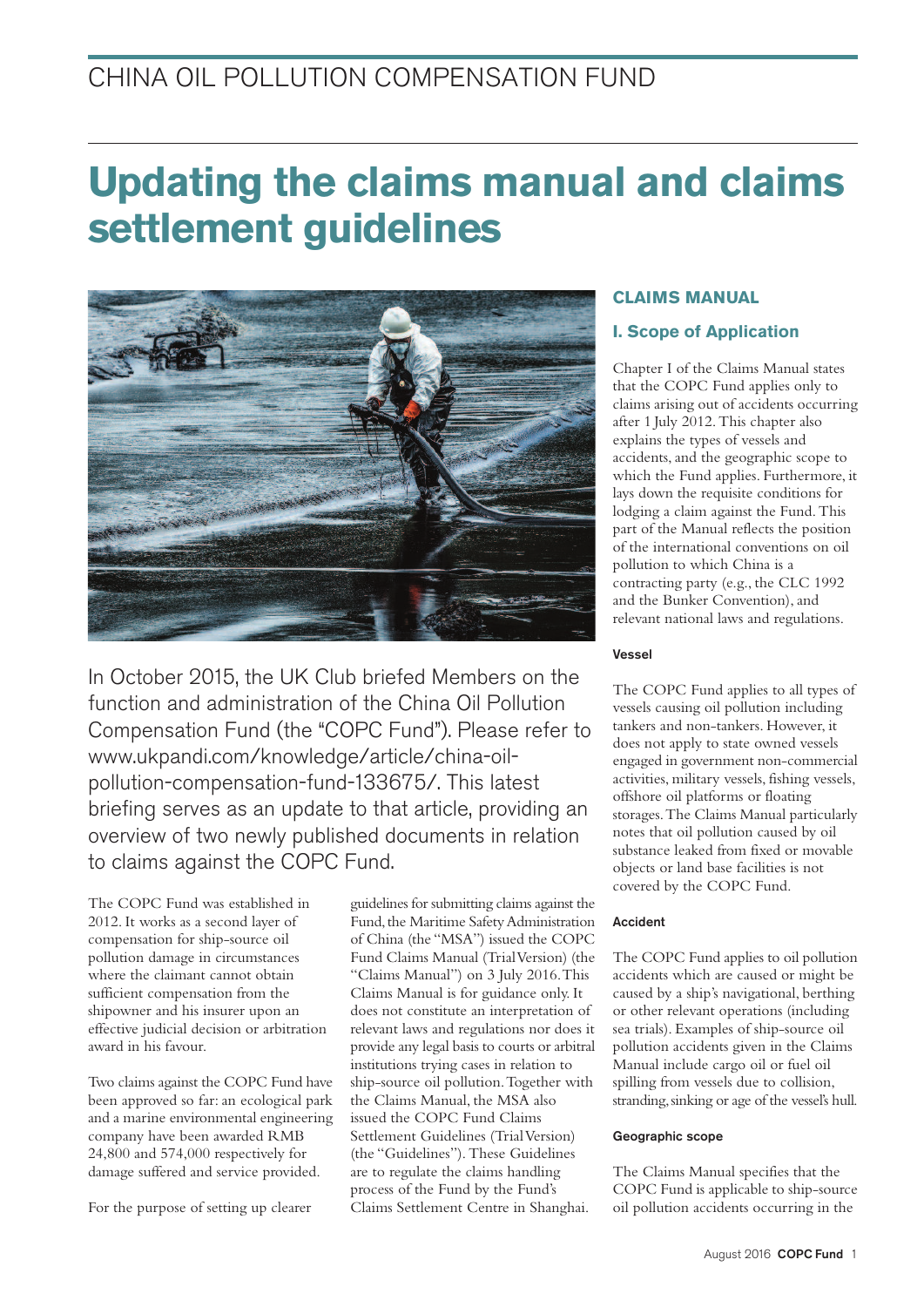inland seas, territorial seas, contiguous zones, exclusive economic zones and continental shelves of the People's Republic of China. However, oil pollution accidents in inland rivers of China are outside the scope of the Fund.

#### Time scope

The Claims Manual points out that only claims arising from ship-source oil pollution accidents occurring after 1 July 2012 can be lodged against the Fund.

#### Conditions for claim submission

In order to submit a claim against the COPC Fund, one of the following four criteria should be met:

- (i) The claimant has acquired a judicial or arbitral decision which confirms that the oil pollution damage exceeds the limits of liability as provided in Chinese national laws or the Civil Liability Convention 1992;
- (ii) The claimant has acquired a judicial or arbitral decision which confirms that the owner and the insurer of the liable ship are exempted from liability according to national laws or the Civil Liability Convention 1992;
- (iii) The claimant has acquired a judicial decision (arbitration award is not included in this scenario) which confirms that the owner or insurer of the liable ship is or is regarded as incapable of making the compensation in full; or
- (iv) The MSA or other competent authority cannot identify the vessel that caused the oil pollution.

In no case should the claimant be compensated by the COPC Fund if it is proved that the oil pollution is caused by wars or hostile acts, or by vessels excluded by the Fund; or the oil pollution damage cannot be proved to have been caused by oils leaked from vessels;or the oil pollution is in part or in whole caused by the fault of the claiming party.These exemptions are provided in the Administrative Measures for the Collection and Use of Vessel-caused

Oil Pollution Compensation Fund (the "Administration Measures").

#### Claims covered by the fund

Claims covered by the Fund are summarised in the Claims Manual as follows:

- (i) Costs incurred for emergency response action;
- (ii) Costs incurred for measures taken to control or clean up the pollution;
- (iii) Direct economic losses to fishery, tourism and other relevant industries;
- (iv) Costs incurred for measures taken to reinstate the marine ecosystem and natural fishery resources;
- (v) Costs incurred for the work of the Fund's Administration Committee; and
- (vi) Other costs approved by the State Council.

This list also represents the ranking of claims for the purpose of payment from the Fund.Detailed explanations for each of the categories above are provided in the Claims Manual.The limit of the Fund for each accident is RMB 30 million (about USD 4.5 million).

### **II. Claim Submission Procedure**

Chapter II of the Claims Manual explains the basic procedures of submitting claims against the COPC Fund and the requirements for evidential materials.

A claimant should submit his claim application to the Fund's Claims Settlement Centre based in Shanghai. The claimant will need to submit an application form together with designated information sheets for different types of claims. All the forms and sheets are to be found in the Annexes to the Claims Manual.

The claimant should also submit an effective judicial or arbitral decision, or proof issued by the MSA or other competent authority to show that he

has a legitimate claim against the Fund. Other evidential materials supporting the claims such as invoices, receipts, pay slips and photos should also be submitted.To ensure a successful claim, the claimant is advised to start collecting and preserving evidential materials from the initial stage of the accident. It is emphasised that the costs and damages claimed should be directly attributed to the accident.

Additionally, the Claims Manual reminds the claimant of the time limit. For claims against the COPC Fund, the Administration Measures provides that claims should be made to the Claims Settlement Centre within three years from the date when the pollution damage occurred, and should in no circumstances exceed six years from the date of the pollution accident.This provision echoes Article 265 of the Chinese Maritime Code.The Claims Manual further clarifies that the running of time will be suspended once the court/tribunal accepts the dispute submission and it resumes as soon as the judgment/award is issued. In other words, the time spent by a court/tribunal on trialling the case will not be included when calculating the time limit. Such a position relieves claimants from anxiety on the time limit as it might take years for the court/tribunal to reach a conclusion.

Once the claim has been lodged against the Fund, a notice of the claim will be published on the COPC Fund's website and by the local media in the place where the accident occurred.The notice will provide a time period during which other victims of the accident are invited to lodge their claims.Where a claim is not lodged within this time period, the order in which it receives consideration may be prejudiced.

Within 15 working days after receiving the application, the Claims Settlement Centre will complete the formal examination and decide whether or not the application should be accepted. Once the application is accepted, the Claims Settlement Centre will start investigating and assessing the claim.